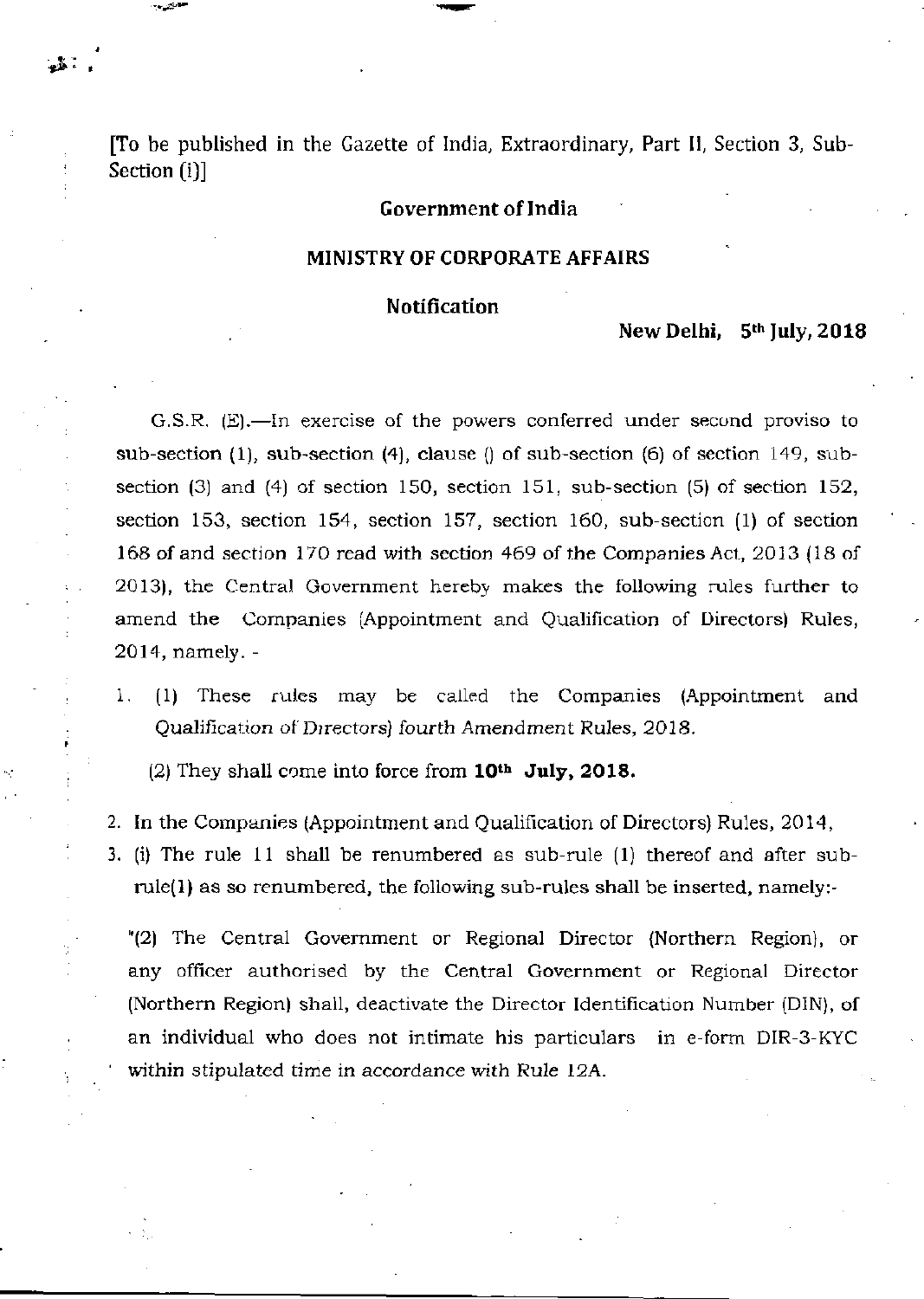(3) The de-activated DIN shall be re-activated only after e-form DIR-3-KYC is filed along with fee as prescribed under Companies (Registration Offices and Fees) Rules, 2014.

(ii) after rue 12, the following shall be inserted, namely:-

"12A Directors KYC:- Every individual who has been allotted a Director Identification Number (DIN) as on 31<sup>st</sup> March of a financial year as per these rules shall, submit e-form DIR-3-KYC to the Central Government on or before 30<sup>th</sup> April of immediate next financial year.

Provided that every individual who has already been allotted a Director Identification Number (DIN) as at 31<sup>st</sup> March, 2018, shall submit e-form DIR-3 KYC on or before 31<sup>st</sup> August, 2018.";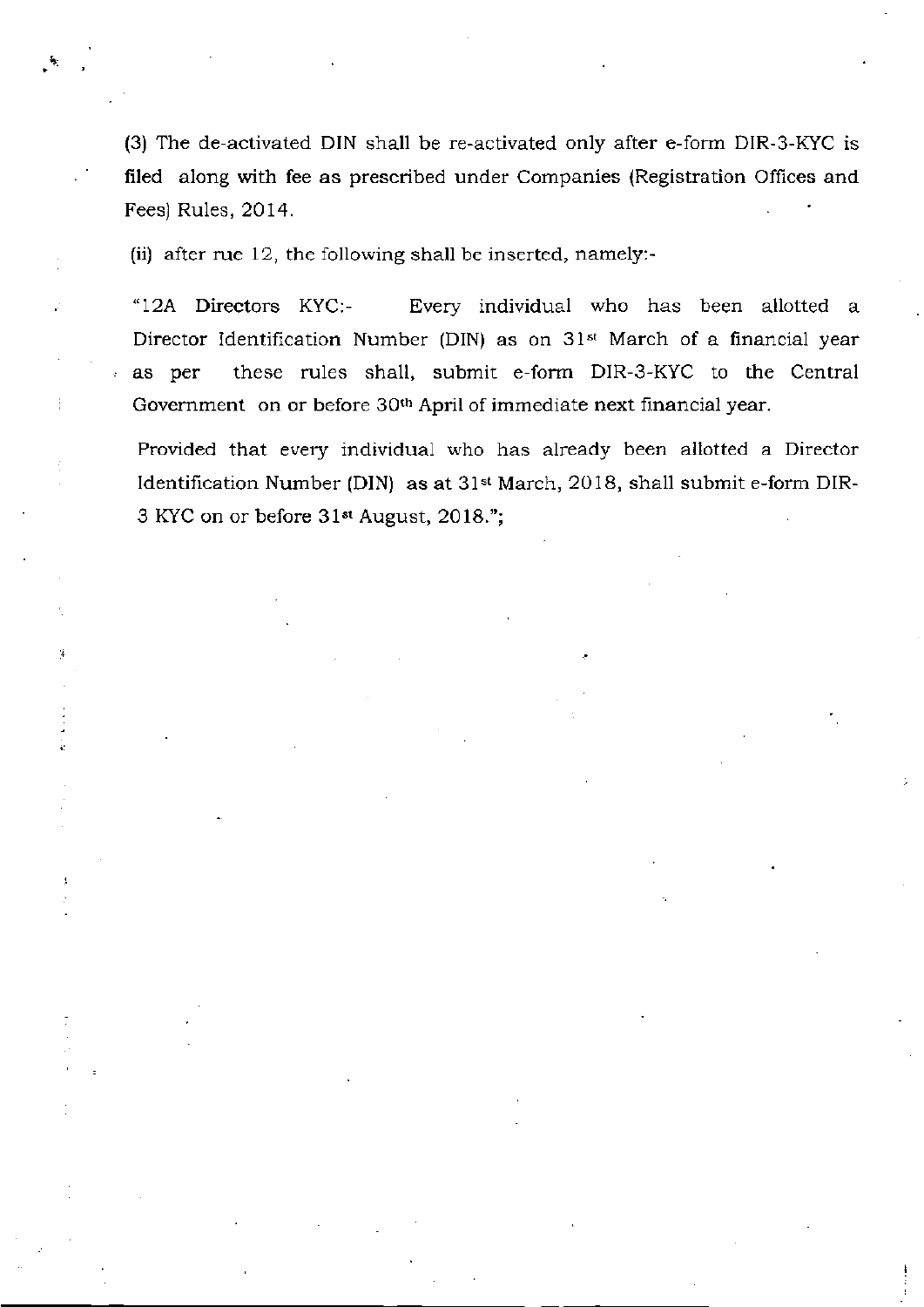# (iii) In the Annexure after Form DIR-3 the following Form shall be inserted:-

v.

 $\mathcal{A}_\mu$ 

 $\ddot{\phantom{a}}$  $\ddot{\cdot}$ 

 $\label{eq:1} \frac{1}{2} \int_{\mathbb{R}^3} \left| \frac{1}{2} \left( \frac{1}{2} \right) \right| \, d\mu = \frac{1}{2} \int_{\mathbb{R}^3} \left| \frac{1}{2} \left( \frac{1}{2} \right) \right| \, d\mu = \frac{1}{2} \int_{\mathbb{R}^3} \left| \frac{1}{2} \left( \frac{1}{2} \right) \right| \, d\mu = \frac{1}{2} \int_{\mathbb{R}^3} \left| \frac{1}{2} \left( \frac{1}{2} \right) \right| \, d\mu = \frac{1}{2} \int$ 

| <b>FORM NO.DIR-3-KYC</b><br>[Pursuant to rule 12A of The Companies<br>(Appointment and Qualification of<br>Directors) Rules, 2014]                                                                                                                                                                                                                                                                                                                                                                                       | सत्यमव जयते                | <b>KYC of Directors</b>       |
|--------------------------------------------------------------------------------------------------------------------------------------------------------------------------------------------------------------------------------------------------------------------------------------------------------------------------------------------------------------------------------------------------------------------------------------------------------------------------------------------------------------------------|----------------------------|-------------------------------|
| O English<br>Form Language                                                                                                                                                                                                                                                                                                                                                                                                                                                                                               | O Hindi                    |                               |
| Note-                                                                                                                                                                                                                                                                                                                                                                                                                                                                                                                    |                            |                               |
| - All fields marked in * are mandatory fields<br>- In case of Indian nationals, Income-tax Permanent Account Number (Income-tax PAN) is mandatory in all cases even<br>if there is no change in Income-tax PAN. In such cases, director details should be as per Income-tax PAN. In case the<br>details as per Income-tax PAN are incorrect, director/designated partner is advised to first correct the details in<br>Income-tax PAN. Refer instruction kit for details.<br>1. (a) *Director Identification Number(DIN) |                            | Pre-fill                      |
| (b) Name                                                                                                                                                                                                                                                                                                                                                                                                                                                                                                                 |                            |                               |
|                                                                                                                                                                                                                                                                                                                                                                                                                                                                                                                          |                            |                               |
| 2. * Director's                                                                                                                                                                                                                                                                                                                                                                                                                                                                                                          |                            | name (Enter full name and do  |
| not use                                                                                                                                                                                                                                                                                                                                                                                                                                                                                                                  |                            | abbreviations)                |
| (a) First name                                                                                                                                                                                                                                                                                                                                                                                                                                                                                                           |                            |                               |
| (b) Last name                                                                                                                                                                                                                                                                                                                                                                                                                                                                                                            |                            |                               |
| (c) Middle                                                                                                                                                                                                                                                                                                                                                                                                                                                                                                               |                            | name                          |
| 3. *Father's Name<br>father's name)                                                                                                                                                                                                                                                                                                                                                                                                                                                                                      |                            | (Even married women must give |
| (a) First name                                                                                                                                                                                                                                                                                                                                                                                                                                                                                                           |                            |                               |
| (b) Last name                                                                                                                                                                                                                                                                                                                                                                                                                                                                                                            |                            |                               |
| (c) Middle                                                                                                                                                                                                                                                                                                                                                                                                                                                                                                               |                            | name                          |
| 4. * Whether a                                                                                                                                                                                                                                                                                                                                                                                                                                                                                                           | citizen of India<br>O Yes  | O No                          |
| 5. * Nationality                                                                                                                                                                                                                                                                                                                                                                                                                                                                                                         |                            |                               |
| 6. * Whether                                                                                                                                                                                                                                                                                                                                                                                                                                                                                                             | resident in India<br>O Yes | O No                          |
| 7. *Date of birth                                                                                                                                                                                                                                                                                                                                                                                                                                                                                                        | (DD/MM/YYYY)               |                               |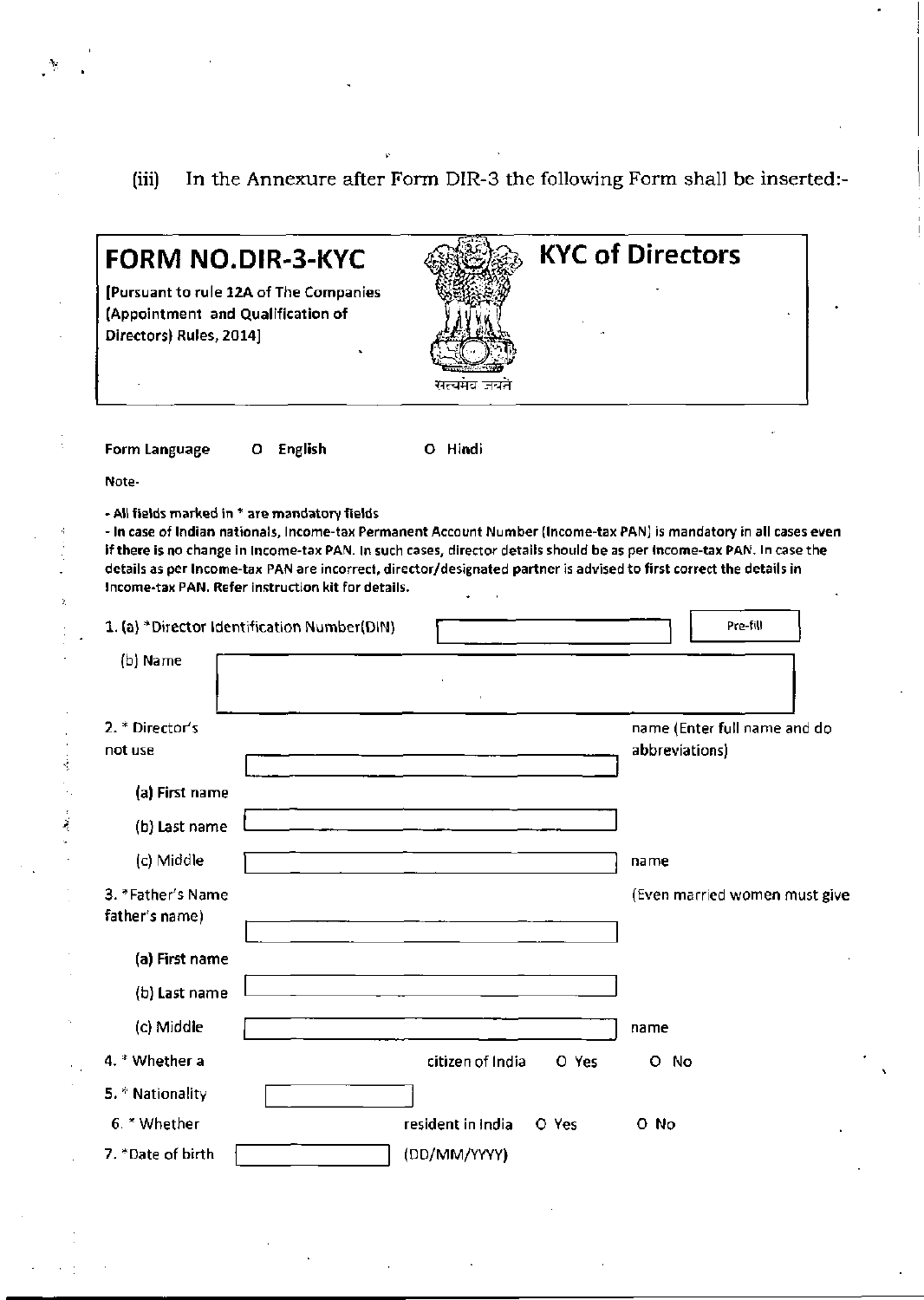|                                  | 8. *Gender<br>$\circ$                                                                  | Male<br>O      |
|----------------------------------|----------------------------------------------------------------------------------------|----------------|
|                                  | Female<br>o<br>- income sax PAN Details                                                | Transgender    |
|                                  | 9. Income tax PAN                                                                      |                |
|                                  | 10.Voter's Identity card<br>number                                                     |                |
|                                  |                                                                                        |                |
|                                  | 11. *Do You have a valid<br>passport<br>O Yes<br>O No                                  |                |
|                                  | #Passport number                                                                       |                |
|                                  | 12. Driving license number                                                             |                |
|                                  | 13. Aadhaar number                                                                     |                |
| $\frac{1}{2}$                    | Country Code<br>Mobile Number                                                          | Send OTP       |
|                                  | 14. * Personal Mobile Number                                                           |                |
|                                  | 15. * Personal Email ID                                                                |                |
|                                  | 16. *Enter OTP for Mobile<br>Verify OTP                                                |                |
|                                  | 17. *Enter OTP for Email ID                                                            |                |
|                                  |                                                                                        |                |
|                                  | 18.Permanent residential address                                                       |                |
|                                  | * Line I                                                                               |                |
| $\mathbb{P}_{\mathbb{P}^2}$<br>٠ |                                                                                        |                |
|                                  | Line II                                                                                |                |
|                                  | $*$ City                                                                               |                |
|                                  |                                                                                        |                |
|                                  | $*$ Pin<br>$\displaystyle{ }^{\ast}$ State<br>code                                     |                |
|                                  | <b>ISO</b>                                                                             |                |
|                                  |                                                                                        | code           |
|                                  | country<br>Phone                                                                       |                |
|                                  | *Country                                                                               |                |
|                                  | 19. Whether present residential address is same as permanent residential address O Yes | Fax<br>No<br>O |

 $\label{eq:2} \frac{1}{\sqrt{2}}\sum_{i=1}^N\frac{1}{\sqrt{2}}\sum_{i=1}^N\frac{1}{\sqrt{2}}\sum_{i=1}^N\frac{1}{\sqrt{2}}\sum_{i=1}^N\frac{1}{\sqrt{2}}\sum_{i=1}^N\frac{1}{\sqrt{2}}\sum_{i=1}^N\frac{1}{\sqrt{2}}\sum_{i=1}^N\frac{1}{\sqrt{2}}\sum_{i=1}^N\frac{1}{\sqrt{2}}\sum_{i=1}^N\frac{1}{\sqrt{2}}\sum_{i=1}^N\frac{1}{\sqrt{2}}\sum_{i=1}^N\frac{1$ 

 $\sim$   $\sim$ 

 $\hat{\mathcal{L}}$ 

 $\frac{1}{\sqrt{2}}$ 

 $\mathcal{F}_{\text{max}}$  and  $\mathcal{F}_{\text{max}}$ 

 $\epsilon_{\rm eff}$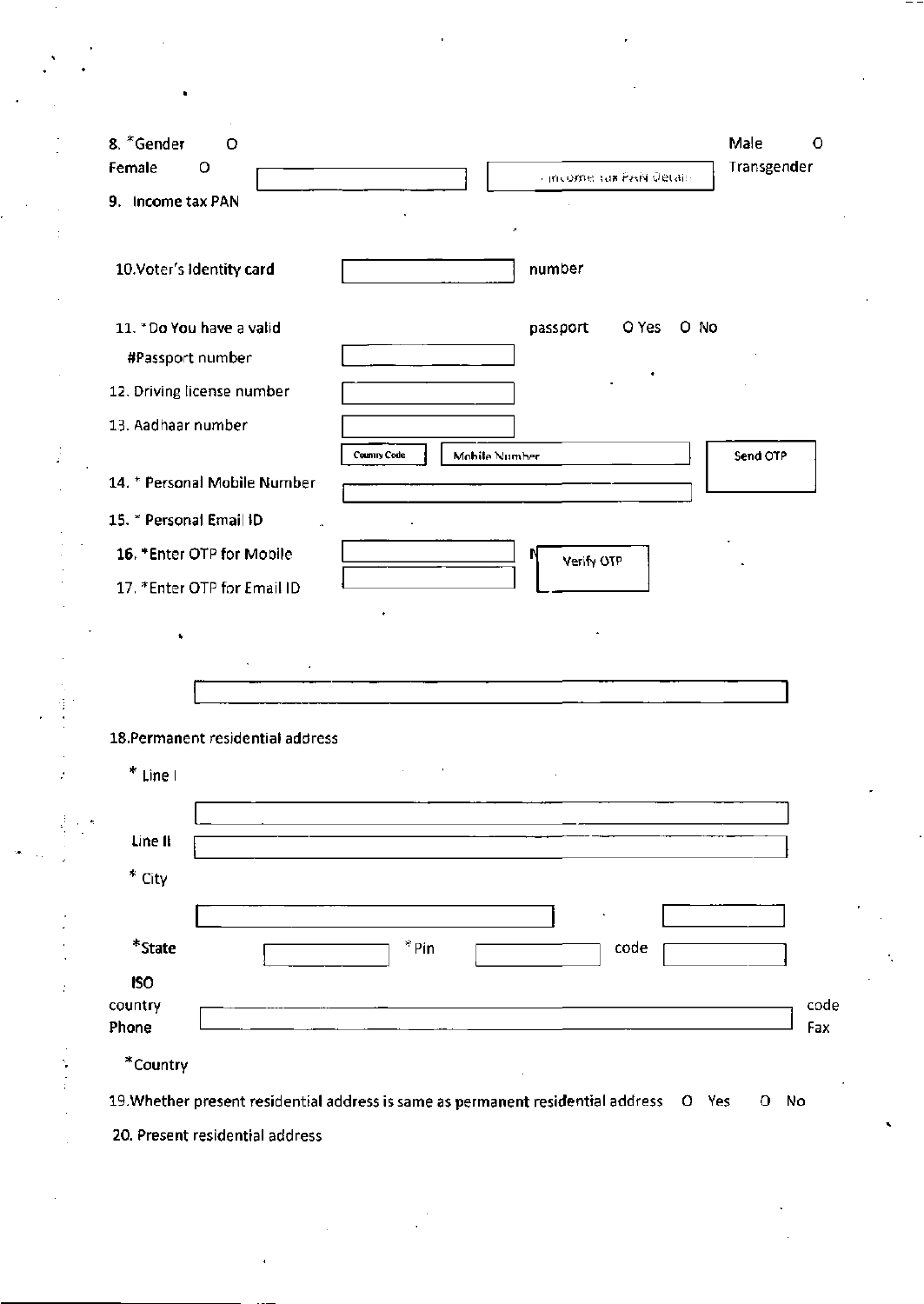|  | *Pin | code |      |
|--|------|------|------|
|  |      |      | code |
|  |      |      | Fax  |
|  |      |      |      |

#### **Attachments:**

- 1. \* Proof of permanent address
- 2. Copy of Aadhaar Card
- 3. Copy of Passport
- 4. Proof of present address
- 5. Optional attachments, if any

# Attach Attach Attach Attach Attach

#### **List of Attachments**



Remove attachment

### **Verification**

I, hereby confirm and verify that the particulars given in the Form herein above are true and also are in agreement with the documents being attached to this form.

- (i) The documents being attached to the Form DIR-3KYC belong to me. I further confirm that all required documents have been duly issued by the respective government authority and are being attached to the Form DIR-3 KYC and
- (ii) I further confirm that the Mobile No and email ID belong personally to me and
- (iii) I have not been declared as proclaimed offender by any Economic Offence Court or Judicial Magistrate Court or High Court or any other Court, and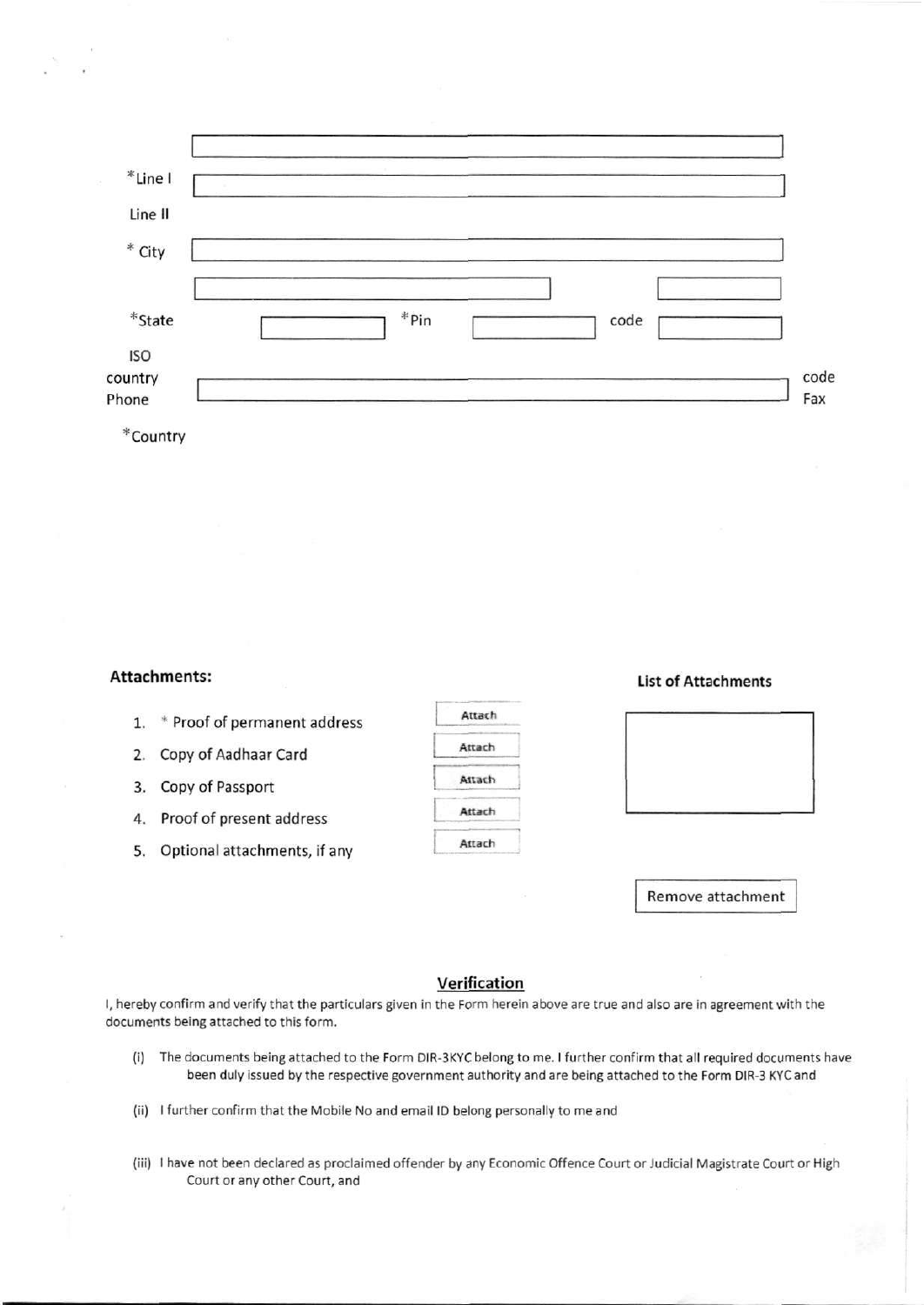- (iv) I have no other allotted DIN other than DIN in which changes are intimated under section 154 of the Companies Act,2013 or a Designated Partner Identification Number under section 7 of the Limited Liability Partnership Act, 2008.
- I shall be liable under section 448 of the Act and under relevant provisions of the Indian Penal Code, 1860 and any other law as applicable, if any statement in this application is found to be false or any material fact is found to be have been omitted.

 $*$  To be digitally signed by Applicant  $\int_{BSC}$ 

#### **Certification**

I declare that I have been duly engaged for the purpose of certification/verification of this form. It is hereby certified that:

\* I have sat'sfied myself about the identity of the applicant and his address based on the perusal of the original of  $\Box$ the attached document.

Note: In case where the applicant is residing outside India the particulars have to be verified from the documents duly attested by the attesting authority as prescribed.

- $n + 1$  have verified and attested the documents of the applicant based on the Originals documents produced before me.
- $U^*$  \* All required attachments have been completely attached to this application
- Ц \* I have gone through the provisions of The Companies Act, 2013 and rules thereunder for the subject matter of this form and matters incidental thereto and I have verified the above particulars (including attachment(s)) from the original records maintained by the Company/applicant which is subject matter of this form and found them to be true, correct and complete and no information material to this form has been suppressed.
- U "I further certify that:

 $\star$ 

- ; Mobile No and email ID belong to the applicant / Director signing the form.
- o \* All the required attachments have been completely and legibly attached to this form;
- o \* I have kept a copy of this form and attachments thereto, in my records for further reference.
- o <sup>x</sup> lt is understood that I shall be liable for action under section 448 of The Companies Act, 2013 for wrong certifications, if any found at any stage.

| *To be digitally signed by    |                      |        | <b>DSC Box</b> |
|-------------------------------|----------------------|--------|----------------|
| *Category                     |                      |        |                |
| *Whether Associate or FellowO | Associate $\bigcirc$ | Fellow |                |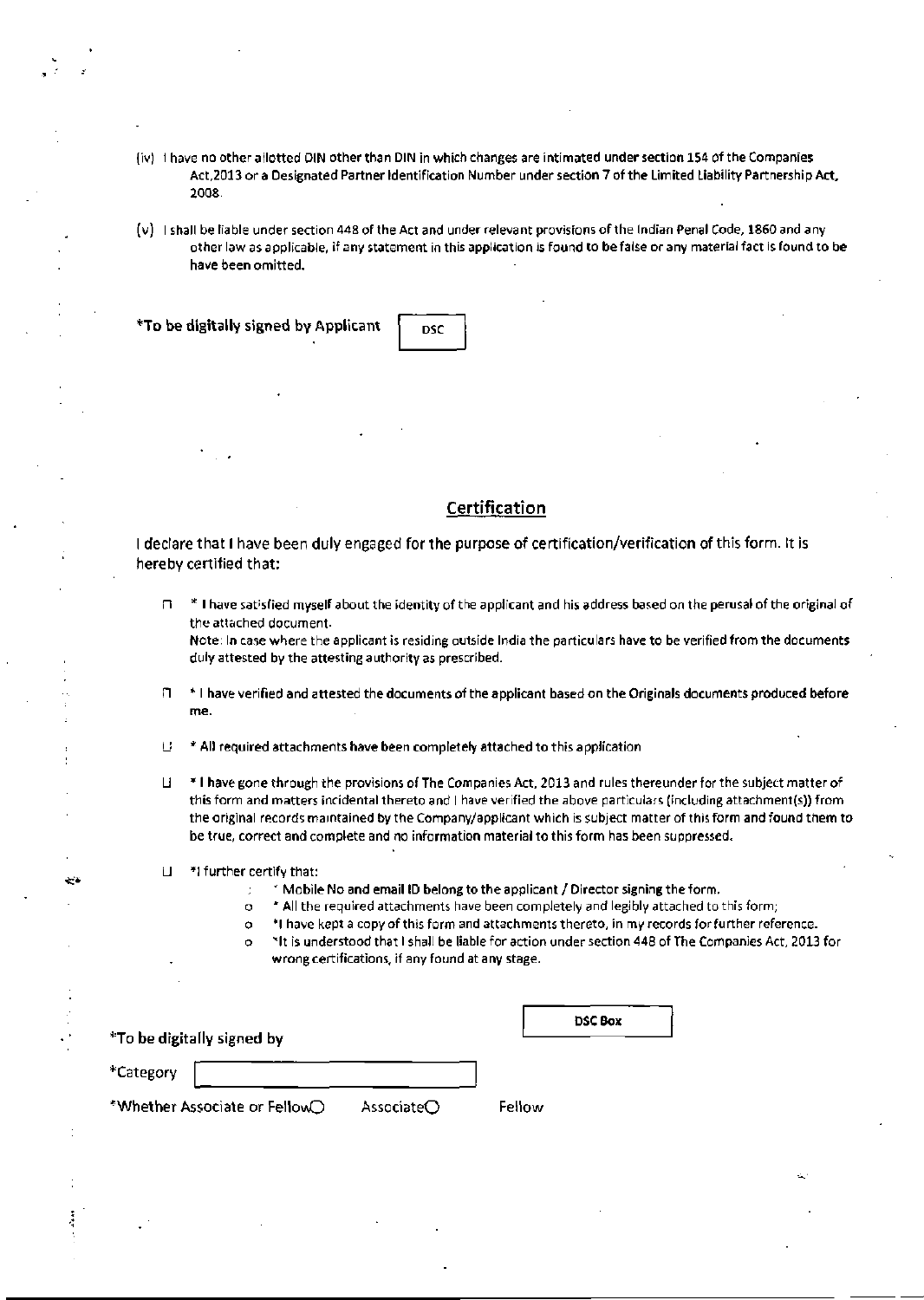| *Membership Number              |            |  |  |
|---------------------------------|------------|--|--|
| *Certificate of Practice Number |            |  |  |
| Modif                           | Check Form |  |  |

Note: Attention is drawn to provisions of Section 448 and 449 which provide for punishment for false statement / certificate and punishment for false evidence respectively.

This e-Form has been taken on file maintained by the register of companies through electronic mode and on the basis of statement of correctness given by the Director and professional.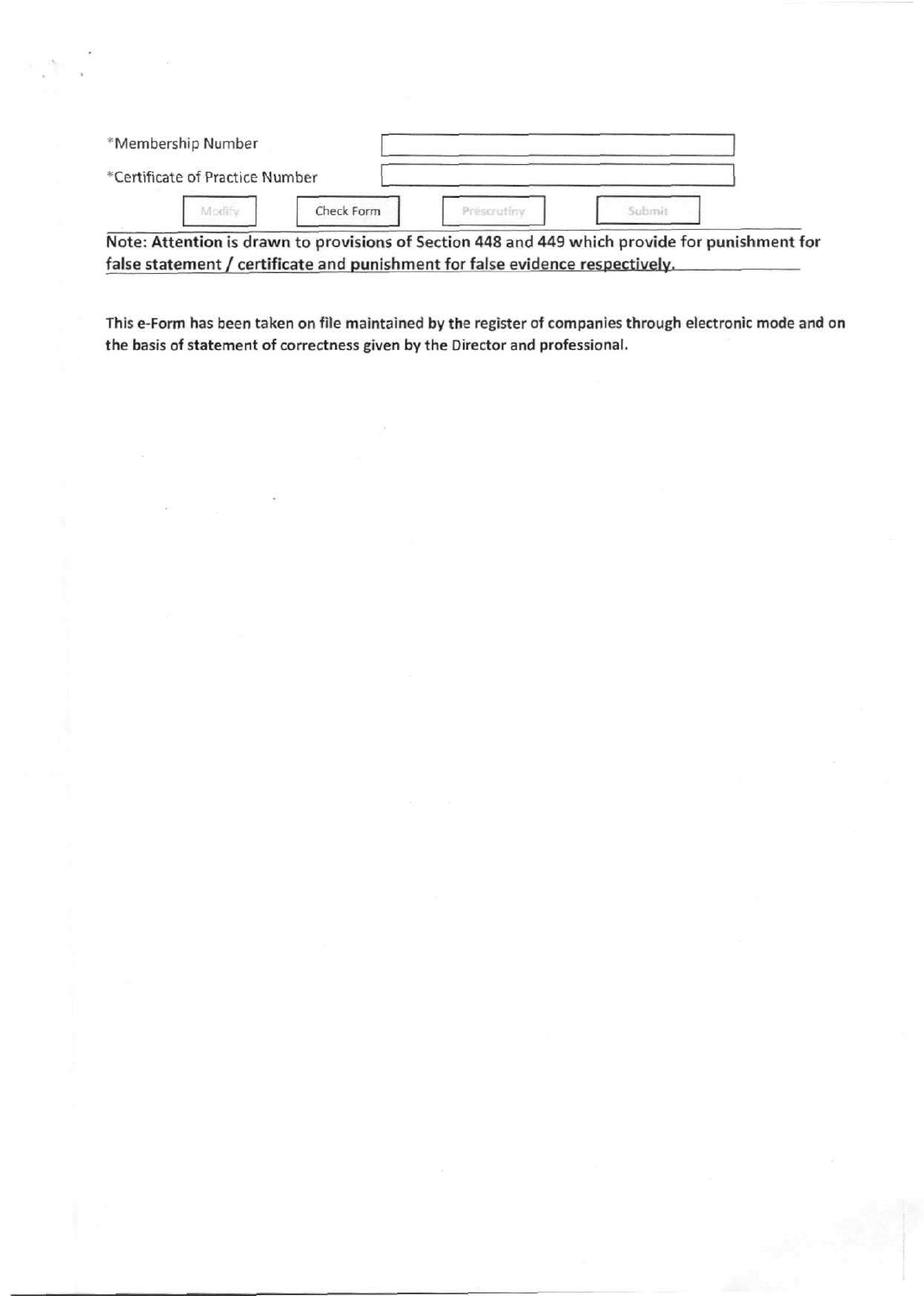F.No. 01/22/2013 CL-V (Pt-III)]

 $($  K.V.R.Murty), Joint Secretary.

Note: The principal notification was published in the Gazette of India, Part II, Section 3, Sub-section (i) *vide* number G.S.R. 259(E) dated 31<sup>st</sup> March, 2014 and subsequently amended *vide* the following notifications:-

| Serial<br>Number | Notification Number | Notification Date |
|------------------|---------------------|-------------------|
|                  | G.S.R. 671(E)       | 18.09.2014        |
| 2.               | G.S.R. 42(E)        | 19.01.2015        |
| $\overline{3}$ . | G.S.R. 839 (E)      | 05.07.2017        |
| 4.               | G.S.R.51(E)         | 22.01.2018        |
| 5.               | G.S.R.431(E)        | 07.05.2018        |
| 6.               | G.S.R. 558(E)       | 12.06.2018        |

**\* \* \* \* \* \* \* \* \***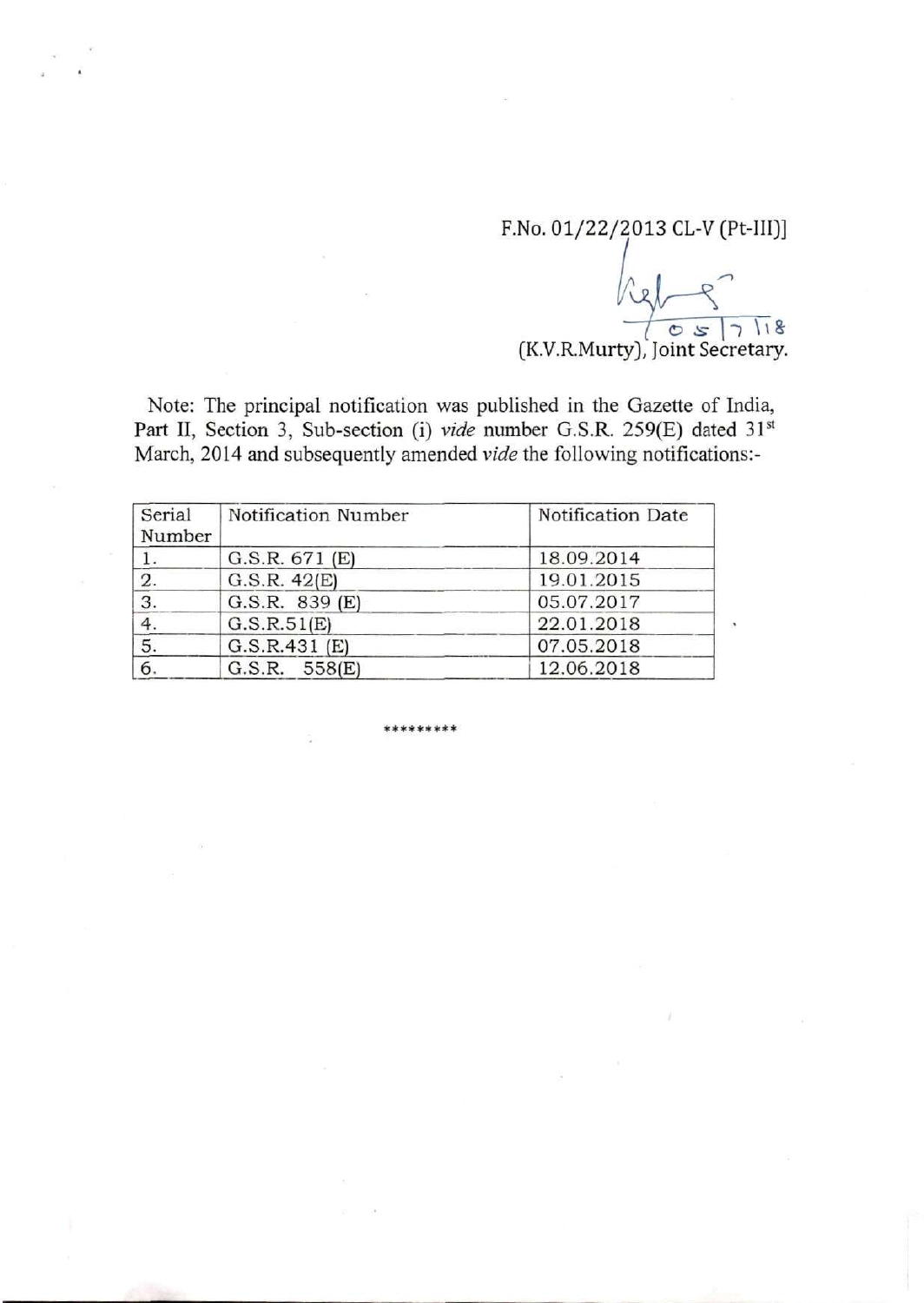# [भारत का राजपत्र, असाधारण, भाग-2, खंड 3, उपखंड (i) में प्रकाशनार्थ]

# भारत सरकार कारपोरेट कार्य मंत्रालय अधिसूचना

#### नई दिल्ली, 05 जुलाई, 2018

सा.का.नि. \_\_\_\_\_(अ).- केंद्रीय सरकार, कंपनी अधिनियम, 2013 (2013 का 18) की धारा 469 के साथ पठित धारा 149 की उपधारा (1), उपधारा (4), उपधारा (6) के खंड (च), धारा 150 की उपधारा (3) और उपधारा (4), धारा 151, धारा 152 की उपधारा (5), धारा 153, धारा 154, धारा 157, धारा 160, धारा 168 की उपधारा (1) और धारा 170 दवारा प्रदत्त शक्तियों का प्रयोग करते हूए कंपनी (निदेशकों की नियुक्ति और अर्हताएं) नियम, 2014 में आगे और संशोधन करने के लिए निम्नलिखित नियम बनाती है, अर्थात्:-

1. (1) इन नियमों का संक्षिप्त नाम कंपनी (निदेशकों की नियुक्ति और अर्हताएं) चौथा संशोधन नियम, 2018 है।

 $(2)$  ये नियम राजपत्र में 10 जुलाई, 2018 से प्रवृत्त होंगे।

2. कंपनी (निदेशकों की नियुक्ति और अर्हताएं) नियम, 2014 में,

(i) वर्तमान नियम 11 को उपनियम (1) के रूप में पुनः क्रमांकित किया जाएगा और इस प्रकार से पुनः क्रमांकित किए गए उपनियम (1) के बाद निम्नलिखित उपनियम रखा जाएगा, अर्थात् :-

"(2) केन्द्र सरकार या क्षेत्रीय निदेशक (उत्तरी क्षेत्र), या केन्द्र सरकार या क्षेत्रीय निदेशक (उत्तरी क्षेत्र) दवारा प्राधिकृत कोई अधिकारी उस व्यक्ति जिसने नियम 12 के अनुसरण में निर्धारित समय के भीतर ई-प्ररूप डीआईआर-3-केवाईसी में अपनी विशिष्टताएं सूचित न की हों, के निदेशक पहचान संख्या (डिन) को निष्क्रिय करेगा;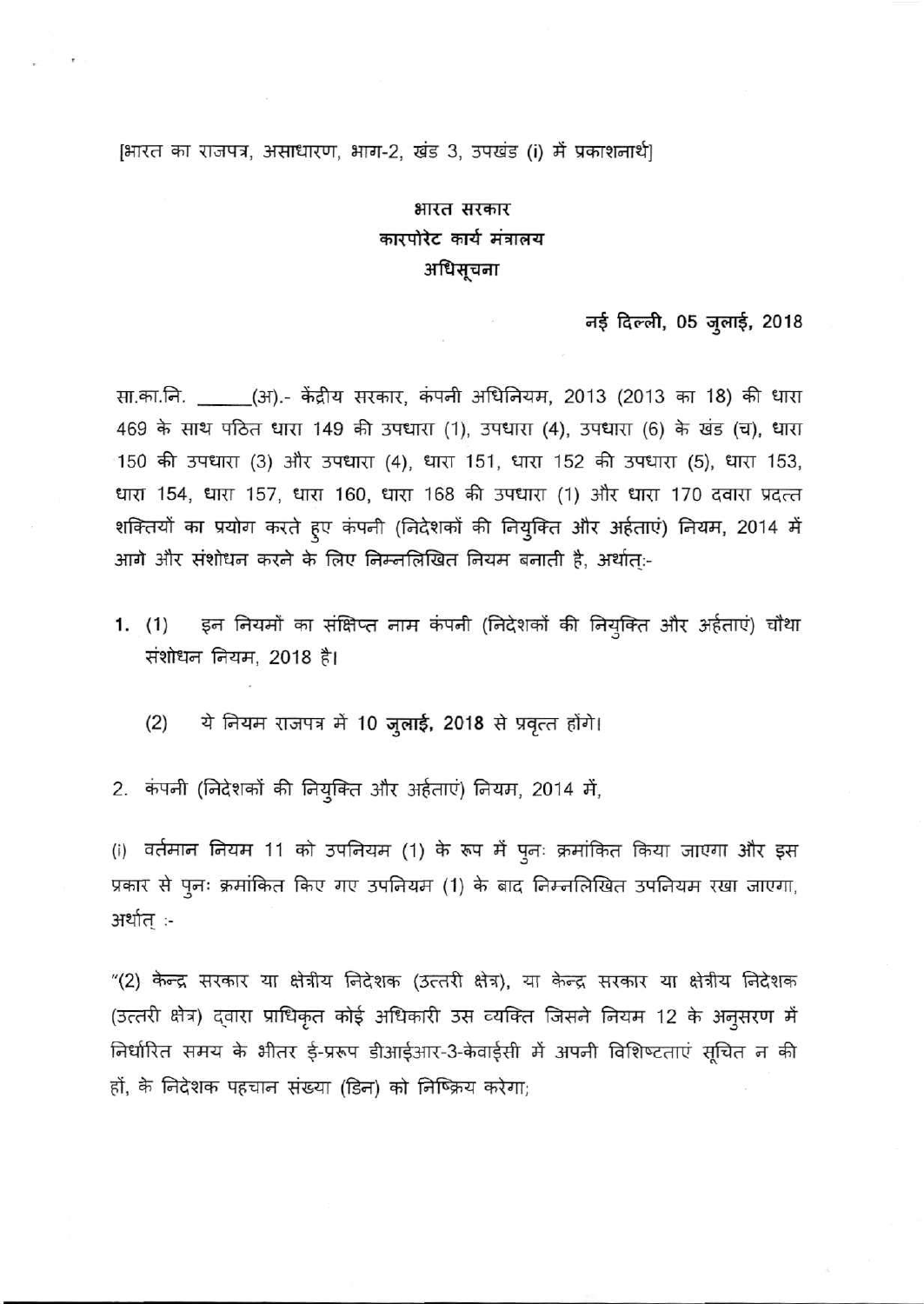(3) निष्क्रिय किया गया डिन ई-प्ररूप डीआईआर-3-केवाईसी कंपनी (रजिस्ट्रीकरण कार्यालय और फीस) नियम, 2014 के अधीन यथाविहित फीस के साथ फाइल किए जाने पर ही पुनः सक्रिय किया जाएगा"।

(ii) नियम 12 के बाद, निम्नलिखित रखा जाएगा, अर्थात्:-

"12क निदेशक केवाईसी:- प्रत्येक व्यक्ति जिसे इन नियमों के अनुसार किसी वित्तीय वर्ष की 31 मार्च को निदेशक पहचान संख्या (डिन) आवंटित की गई है, तत्काल आगामी वित्तीय वर्ष की 30 अप्रैल को या उससे पहले केन्द्र सरकार को ई-प्ररूप डीआईआर-3-केवाईसी प्रस्तुत करेगा।

परंत् कि प्रत्येक व्यक्ति जिसे 31 मार्च, 2018 तक निदेशक पहचान संख्या (डिन) पहले से आवंटित की गई है, 31 अगस्त, 2018 को या उससे पहले ई-प्ररूप डीआईआर-3-केवाईसी प्रस्तुत करेगा";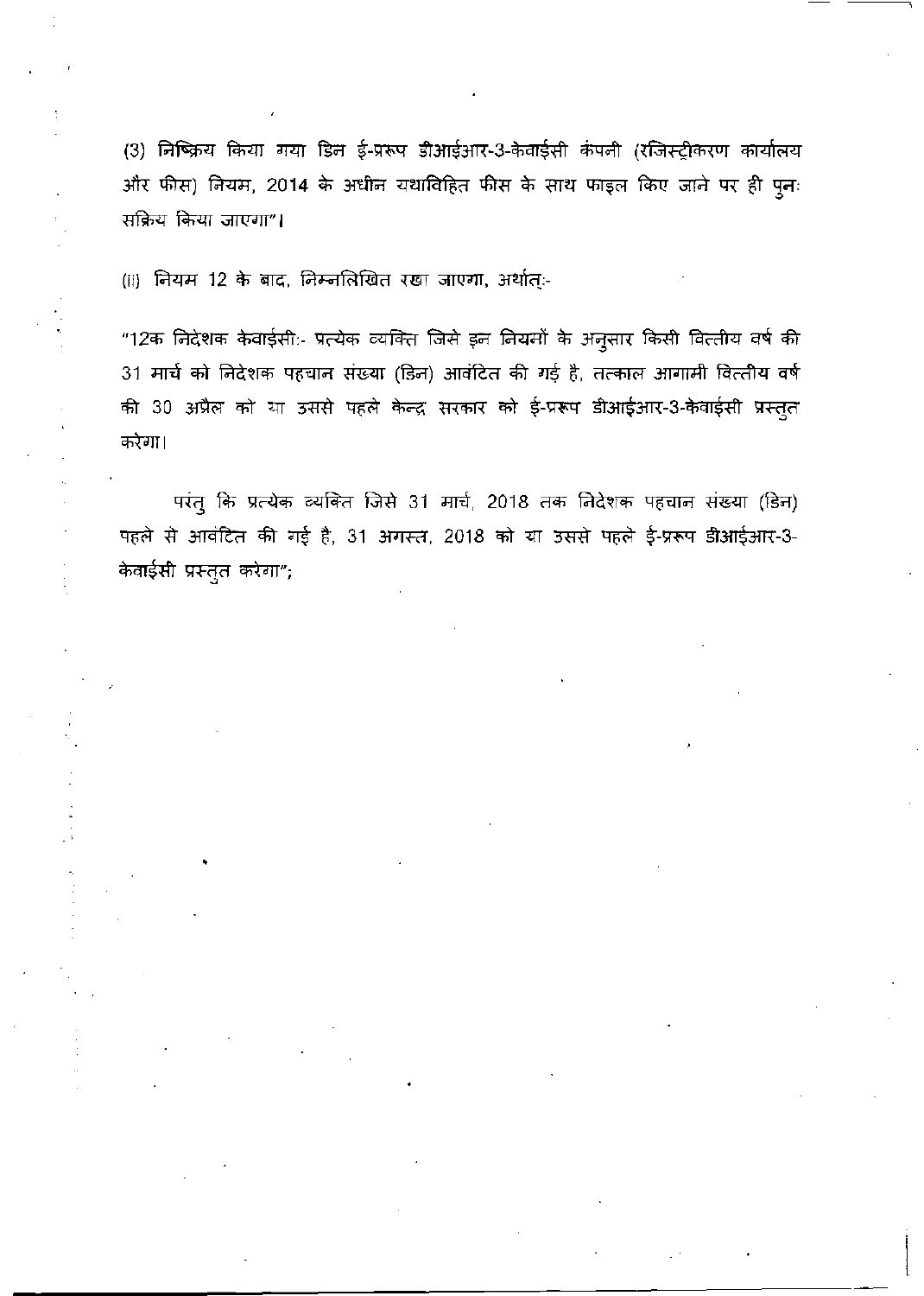(iii) उपाबंध में प्ररूप डीआईआर-3 के बाद निम्नलिखित प्ररूप रखा जाएगा, अर्थात्-

| "प्ररूप संख्या डीआईआर-3-केवाईसी            |                      | निदेशकों की केवाईसी |
|--------------------------------------------|----------------------|---------------------|
| [कंपनी (निदेशकों की नियुक्ति और योग्यताएं) | <b>Dip ---------</b> |                     |
| नियम, 2014 के नियम 12क के अनुसरण में]      | मनगंग तक।            |                     |

प्ररूप की आषा 0 अंग्रेजी ० हिन्दी

टिप्पण -

- \*चिन्हित सभी फील्ड भरनी अनिवार्य हैं

- यदि भारतीय नागरिक हैं तो सभी मामलों में आयकर स्थायी खाता संख्या (आयकर पैन) अनिवार्य है चाहे आयकर पैन में कोई परिवर्तन न हुआ हो। ऐसे मामलों में निदेशकों का विवरण आयकर पैन के अनुसार होना चाहिए। यदि आयकर पैन के अनुसार विवरण सही न हो तो निदेशक/पदनामित भागीदार को पहले अपने आयकर पैन के विवरण सही करने का परामर्श दिया जाता है। कृपया विवरण के लिए निर्देश किट देखें।

|  | (क) *निदेशक पहचान संख्या |  |  |
|--|--------------------------|--|--|
|  | (ख) नाम                  |  |  |

2. \*निदेशक का नाम (पूरा नाम भरें तथा संक्षिप्तियों का प्रयोग न करें)

(事) प्रथम नाम

| (জ)<br>उपनाम |  |
|--------------|--|
|--------------|--|

| (T) | मध्य नाम |  |  |
|-----|----------|--|--|
|     |          |  |  |

'पिता का नाम (विवाहित महिलाएं भी पिता का नाम भरें) 3. उपनाम \_\_\_\_\_\_\_\_\_\_\_\_\_\_\_\_\_\_\_\_\_\_\_ मध्य नाम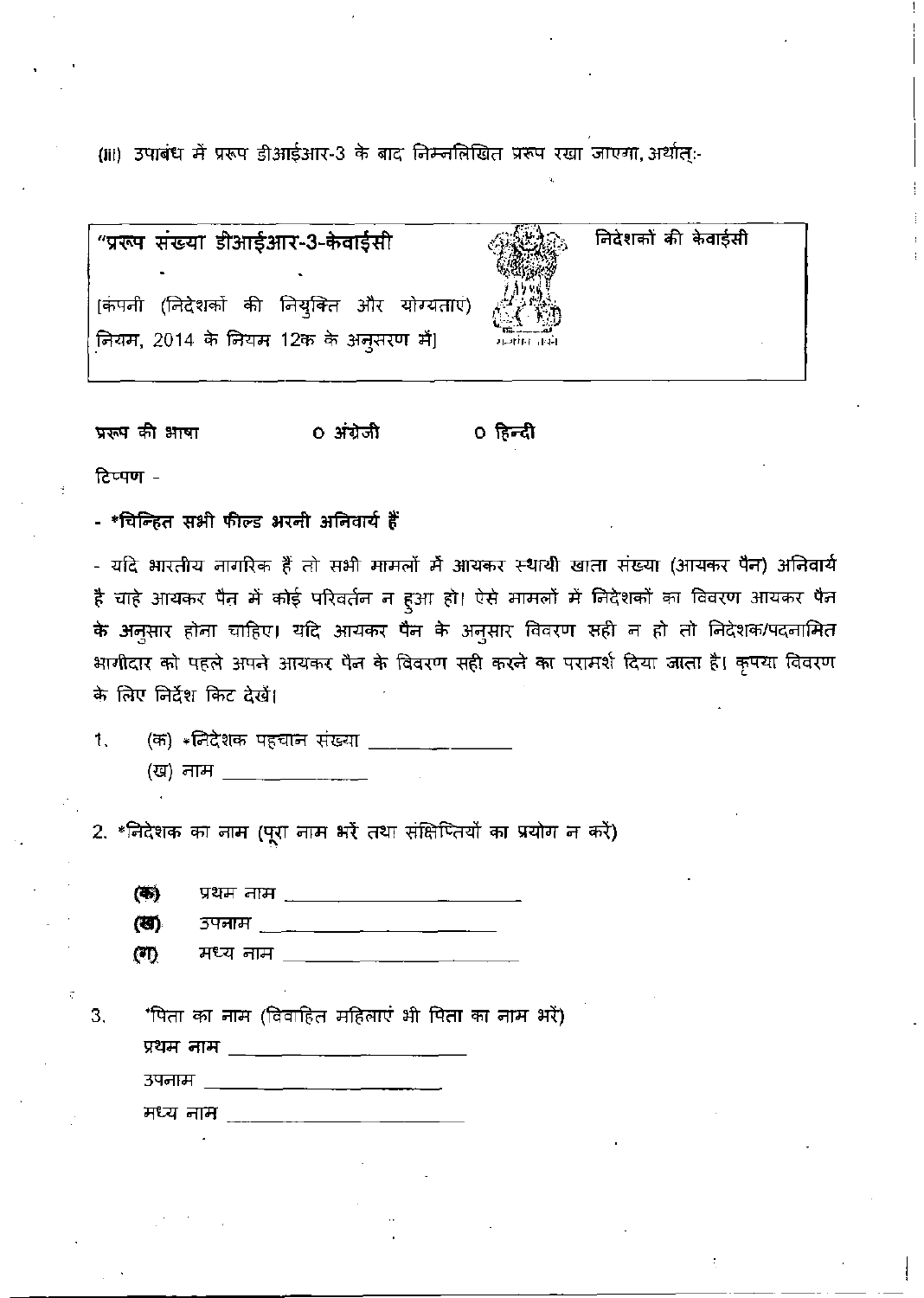|                     |                       | 5. *राष्ट्रीयता <u>_______________________</u> |                                                      |  |
|---------------------|-----------------------|------------------------------------------------|------------------------------------------------------|--|
|                     |                       |                                                | 6. 'क्या भारत के निवासी है   O हां O नहीं            |  |
|                     |                       |                                                | 7. 'जन्म की तारीख ____________________(दिन/मास/वर्ष) |  |
|                     |                       |                                                | 8. 'लिंग पुरूष O स्त्री O ट्रांसजेंडर O              |  |
|                     |                       |                                                |                                                      |  |
|                     |                       |                                                |                                                      |  |
|                     |                       | #पासपोर्ट संख्या _______________               | 11. *क्या आपके पास वैध पासपोर्ट है O हां O नहीं      |  |
|                     |                       |                                                |                                                      |  |
|                     |                       |                                                | 13. आधार संख्या ________________________             |  |
|                     |                       |                                                |                                                      |  |
|                     |                       |                                                | 15. *व्यक्तिगत ई-मेल ___________________             |  |
|                     |                       |                                                | 16. *मोबाइल नंबर के लिए ओटीपी दर्ज करे.____________  |  |
|                     |                       |                                                |                                                      |  |
|                     | 18. स्थायी आवासीय पता | 'पंक्ति । ________________________             |                                                      |  |
| $\Omega$ - $\Omega$ |                       | पंक्ति II _______________________              |                                                      |  |
|                     |                       |                                                |                                                      |  |

 $\tilde{\mathbf{x}}$ 

 $\infty$ 

 $\mathcal{R}^{\mathcal{A}}$  and  $\mathcal{R}^{\mathcal{A}}$  are  $\mathcal{R}^{\mathcal{A}}$  . In the contract of  $\mathcal{R}^{\mathcal{A}}$ 

 $\Delta \Sigma$ 

 $\bar{z}$ 

 $\frac{1}{2}$  ,  $\frac{1}{2}$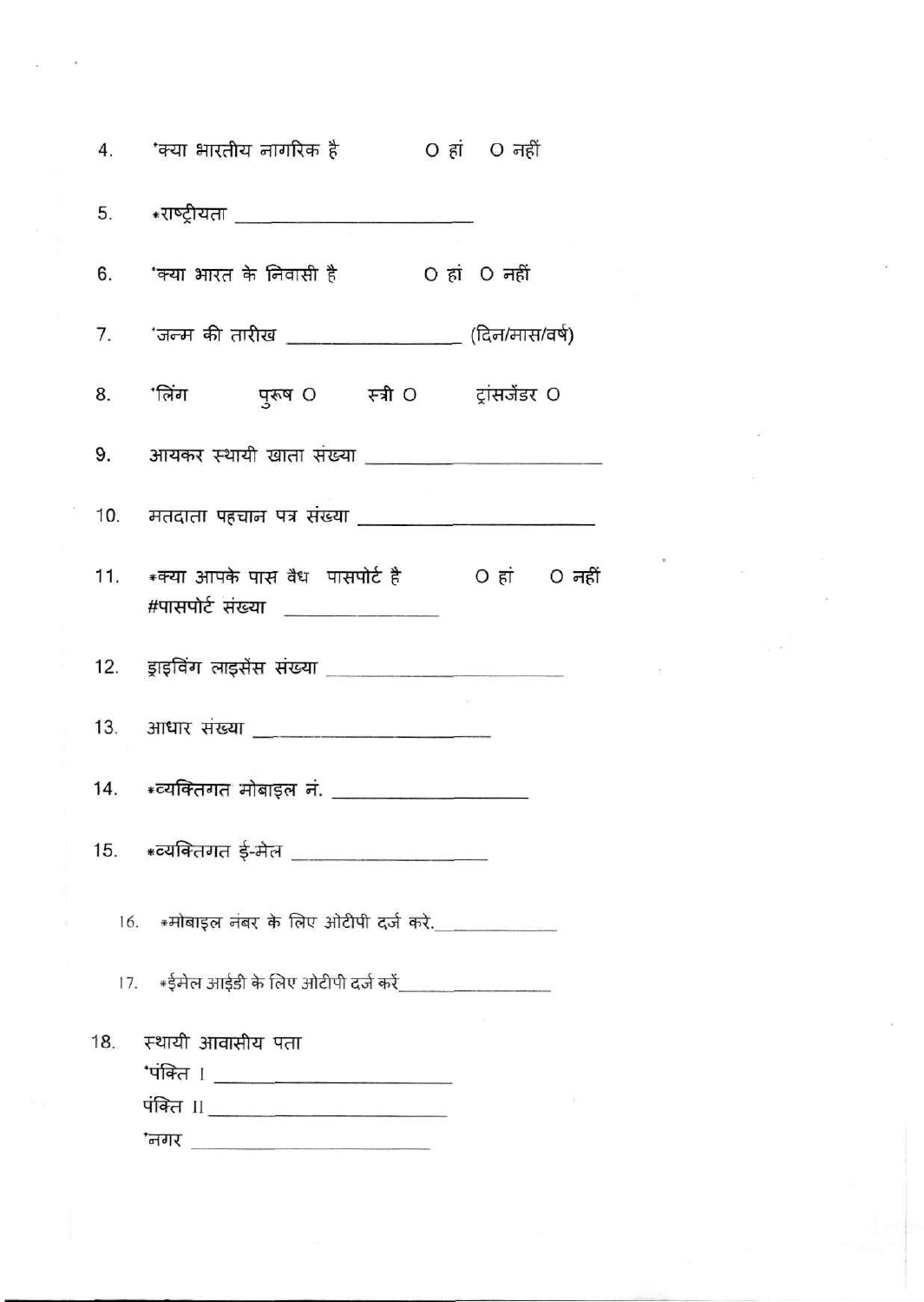| <u>राज्य काला पाणि काला काला काला का</u> |                        |                                                                         |                                                 |                                                                         |
|------------------------------------------|------------------------|-------------------------------------------------------------------------|-------------------------------------------------|-------------------------------------------------------------------------|
|                                          |                        |                                                                         |                                                 |                                                                         |
|                                          |                        |                                                                         |                                                 |                                                                         |
|                                          |                        |                                                                         |                                                 |                                                                         |
|                                          |                        |                                                                         |                                                 |                                                                         |
| वर्तमान आवासीय पता                       |                        |                                                                         |                                                 |                                                                         |
|                                          |                        |                                                                         |                                                 |                                                                         |
|                                          |                        |                                                                         |                                                 |                                                                         |
|                                          |                        |                                                                         |                                                 |                                                                         |
|                                          |                        |                                                                         |                                                 |                                                                         |
|                                          |                        |                                                                         |                                                 |                                                                         |
|                                          |                        |                                                                         |                                                 |                                                                         |
|                                          |                        |                                                                         |                                                 |                                                                         |
|                                          |                        |                                                                         |                                                 |                                                                         |
|                                          |                        |                                                                         |                                                 |                                                                         |
| सलग्नक                                   |                        |                                                                         |                                                 |                                                                         |
|                                          |                        |                                                                         |                                                 | संलग्नकों की सूची                                                       |
| <sup>1.</sup> स्थायी पते का प्रमाण       |                        |                                                                         |                                                 |                                                                         |
|                                          |                        |                                                                         |                                                 |                                                                         |
| 3. पासपोर्ट की प्रति                     |                        |                                                                         |                                                 |                                                                         |
| 4. वर्तमान पते का सबूत                   |                        |                                                                         |                                                 |                                                                         |
|                                          |                        |                                                                         |                                                 |                                                                         |
|                                          |                        |                                                                         |                                                 | (संलग्लक हटाएं)                                                         |
|                                          | 2. आधार कार्ड की प्रति | <u>देश ________________________</u><br>5.वैकल्पिक संलग्ननक- यदि कोई हों | (संलग्न करें)<br>(संलग्न करें)<br>(संलग्न करें) | 19. 'क्या वर्तमान आवासीय पता और स्थायी आवासीय पता एक ही है हां O नहीं O |

# <u>सत्यापन</u>

मैं पुष्टि और सत्यापन करता/करती हूं कि इस प्ररूप में दिए गए सभी विवरण सही है और इससे संलग्न किए जा रहे दस्तावेजों के अनुरूप हैं।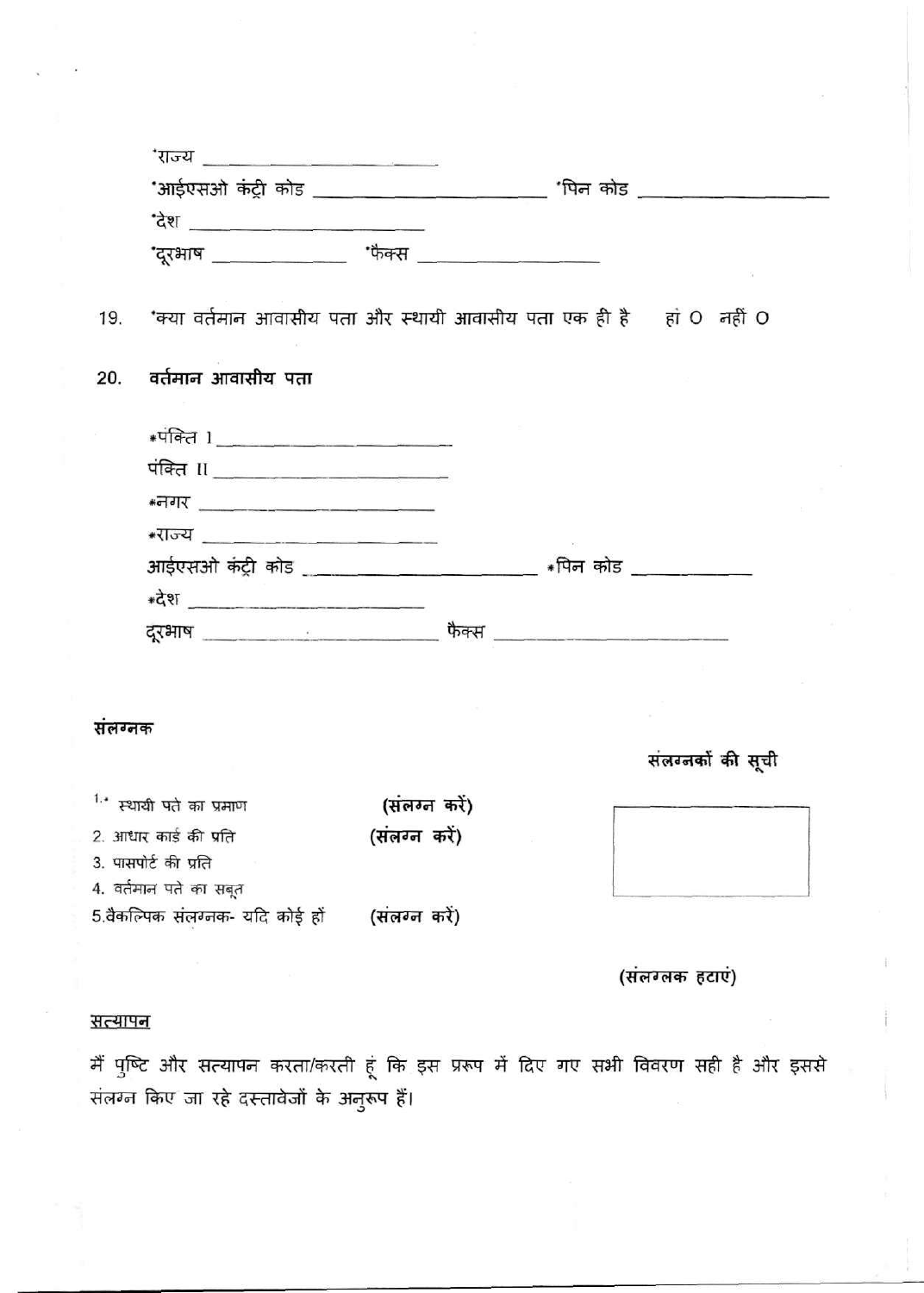- प्ररूप डीआईआर-3-केवाईसी के साथ संलग्न किए जा रहे दस्तावेज मेरे हैं। मैं यह भी  $(i)$ पुष्टि करता/करती हूं कि सभी अपेक्षित दस्तावेज संबंधित सरकारी लेखक द्वारा जारी किया और उक्त प्ररूप डीआईआर-3-केवाईसी के साथ संलग्न किए जा रहे हैं और गया
- मैं यह भी पुष्टि करता/करती हूं कि मेरा मोबाइल नंबर और ई-मेल आईडी व्यक्तिगत हैं।  $(ii)$
- म्झे किसी आर्थिक अपराध न्यायालय अथवा न्यायिक मजिस्ट्रेट न्यायालय अथवा उच्च  $(iii)$ न्यायालय अथवा किसी अन्य न्यायालय दवारा घोषित अपराधी करार नहीं किया गया है,
- मूझे कंपनी अधिनियम, 2013 की धारा 154 के अधीन पहले कोई निदेशक पहचान संख्या  $(iv)$ (डीआईएन) या सीमित देयता भागीदारी अधिनियम, 2008 की धारा 7 के अधीन कोई पद नामित भागीदार पहचान संख्या आबंटित नहीं की गई है,
- यदि इस आवेदन में दिया गया कोई विवरण मिथ्या पाया जाता है या कोई महत्वपूर्ण  $(v)$ सूचना का लोप किया पाया जाता है तो मुझे इस अधिनियम की धारा 448 और भारतीय दंड संहिता 1860 के संबंधित प्रावधानों के अधीन और यथा लागू किसी अन्य कानून के अधीन दंड दिया जा सकता है।

\*आवेदक द्वारा डिजीटल हस्ताक्षर हेत्

#### प्रमाणन

मैं घोषणा करता हूं कि मुझे इस प्ररूप के प्रमाणन/सत्यापन के प्रयोजन हेतु सम्यक् रूप से नियुक्त किया गया है। मैं यह प्रमाणित करता हूं कि :-

□ 'मै घोषणा करता हूं कि मैंने संतग्न दस्तावेज की मूल प्रति के अवलोकन के आधार पर आवेदक की पहचान के बारें में समाधान कर लिया है।

टिप्पणः आवेदक के भारत के बाहर निवास करने की स्थिति में ब्यौरे यथाविहित सत्यापन करने वाले प्राधिकारी द्वारा सम्यक् रूप से सत्यापित दस्तावेजों से किया जाना है।

0 'मैंने प्रस्तुत किए गए मूल दस्तावेजों के आधार पर आवेदक के दस्तावेजों का सत्यापन और साक्ष्यांकन कर लिया है।

□ 'इस आवेदन के साथ संलग्न सभी अपेक्षित संलग्नक पूर्ण हैं।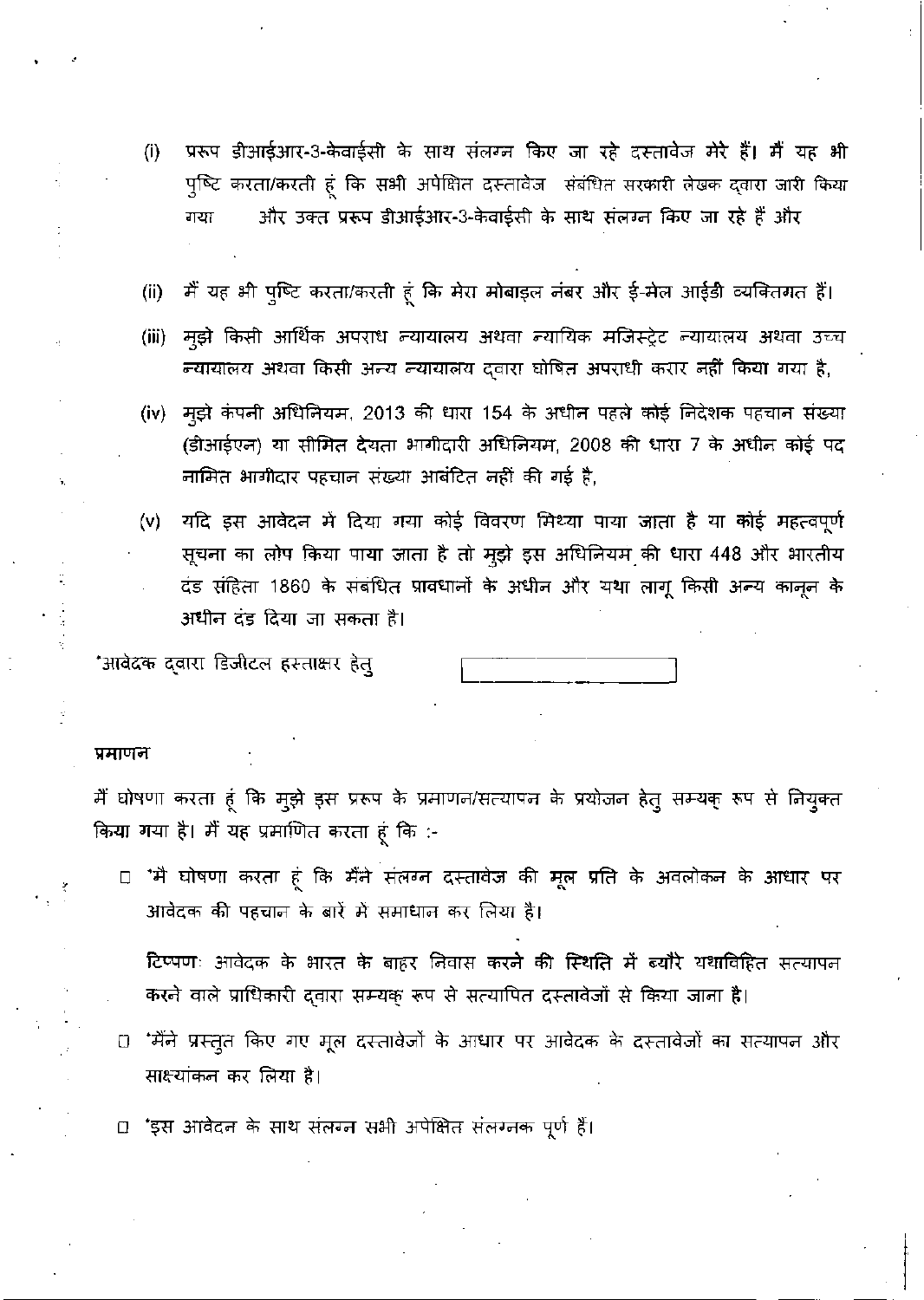- □ "मैंने इस प्ररूप की विषयवस्तु और इससे संबंधित मामलों के लिए कंपनी अधिनियम, 2013 के प्रावधानों और इसके अधीन बनाए गए नियमों को पढ़ा है तथा मैंने कंपनी/आवेदक दवारा रखे जा रहे मूल अभिलेखों से उपर्यूक्त विशिष्टियों (संलग्नक सहित) का सत्यापन कर लिया है जो कि इस प्ररूप की विषयवस्तु है और इन्हें सत्य, सही और पूर्ण पाया है तथा इस प्ररूप में कोई महत्वपूर्ण सूचना छुपायी नहीं गई है।
- □ 'मैं यह भी प्रमाणित करता हूं कि :-
	- ंमोबाइल नंबर और ई-मेल आईडी इस प्ररूप पर हस्ताक्षर करने वाले आवेदक/निदेशक  $\circ$ के हैं।
	- ंसभी अपेक्षित संलग्ननक इस प्ररूप के साथ पूर्ण रूप से और पठनीय रूप से संलग्न  $\circ$ किये गए हैं।
	- 'मैंने आगामी संदर्भ के लिए अपने अभिलेखों में इस प्ररूप और इसके संलग्नलों की  $\bullet$ एक प्रतिलिपि रख ली है।
	- 'यह ज्ञात है कि यदि कभी भी कोई प्रमाणन मिथ्या पाया गया तो मेरे विरुद्ध कंपनी  $\circ$ अधिनियम, 2013 की धारा 448 के अधीन कार्रवाई की जा सकती है।

| *अंकीय हस्ताक्षर करने के लिए _________                                                                                                            |                      |                       |         |  |
|---------------------------------------------------------------------------------------------------------------------------------------------------|----------------------|-----------------------|---------|--|
| ∗श्रेणी ं<br>* एसोसिएट हैं या फेलो       O एसोसिएट            O फेलो<br>∗सदस्यता संख्या                                                           |                      |                       |         |  |
| ∗प्रैक्टिस का प्रमाण पत्र                                                                                                                         |                      |                       |         |  |
| <u>संशोधित करें</u>                                                                                                                               | <u>फॉर्म चेक करे</u> | <u>पूर्व संवीक्षा</u> | प्रस्तत |  |
| टिप्पणः धारा 448 और 449 की ओर भी ध्यान आकृष्ट किया जाता है जिसमें क्रमशः मिथ्या<br>विवरण/प्रमाण-पत्र और मिथ्या साक्ष्य के लिए दंड का प्रावधान है। |                      |                       |         |  |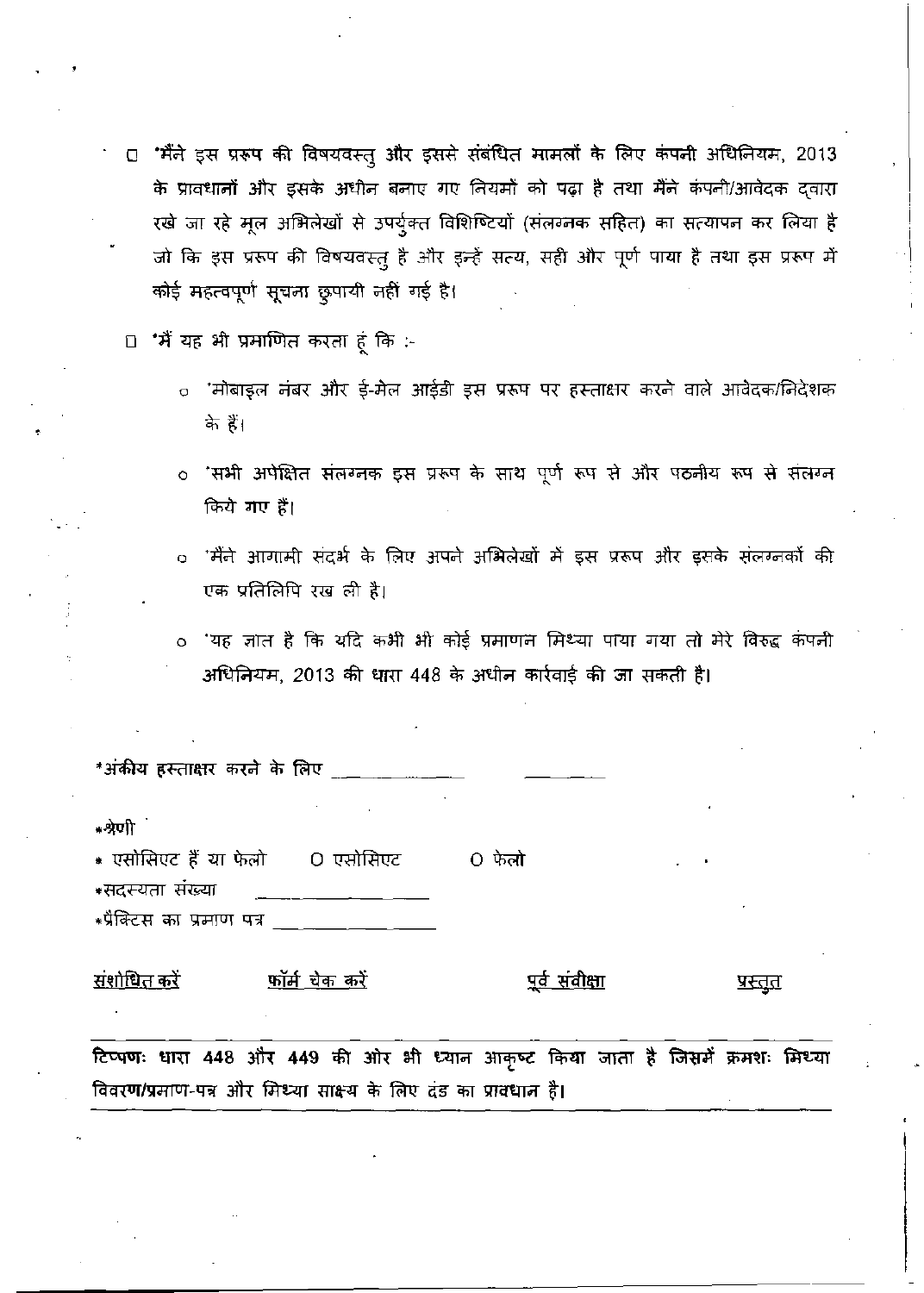# सिर्फ कार्यालय प्रयोग हेतु

ई-फार्म सेवा अनुरोध संख्या (एसआरएन) \_\_\_\_\_\_\_\_\_ ई-फार्म जमा करने की तारीख , (दिन/मास/वर्ष)

प्राधिकृत अधिकारी के अंकीय हस्ताक्षर

ई-प्ररूप को अनुमोदित किया जाता है \_\_\_\_\_\_\_\_\_\_\_\_\_(दिन/मास/वर्ष)

इस ई-प्ररूप को अस्वीकृत किया जाता है \_\_\_\_\_\_\_\_\_ (जमा करने की पुष्टि करें)

हस्ताक्षर की तारीख \_\_\_\_\_\_\_\_

या

इस ई-प्ररूप को इलेक्ट्रॉनिक रीति से एवं निदेशक और व्यवसायिक द्वारा दिए गए यथातथ्यता के विवरण के आधार पर कंपनी रजिस्ट्रार द्वारा रखी गई फाइल में रख दिया गया है।"